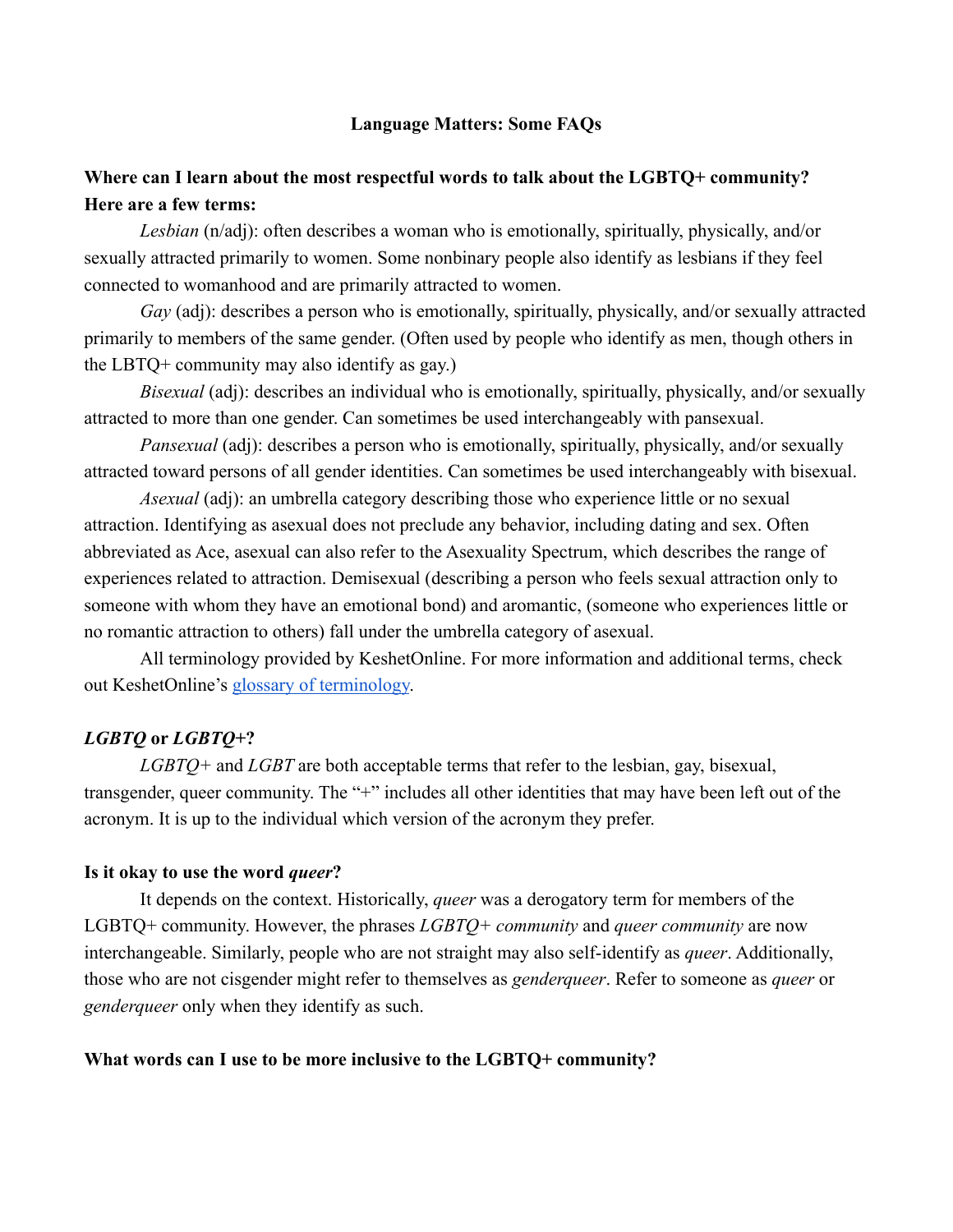All families decide which words they use to refer to members of their own families. Not every family uses the same language, so when in doubt, try to find a gender-neutral term. This is both inclusive of non-binary people and inclusive of people who may be in same-sex relationships.

- *Parents* is a gender-neutral way to say *mother and father.*
- *● Spouse* is a gender-neutral way to say *husband or wife*.
- *Siblings* or *family* is a gender-neutral way to say *brothers and sisters.*
- *Ancestors* or *those who came before us* is a gender-neutral way to say *forefathers and mothers.*
- To avoid having to say *he or she* or using the potentially confusing singular *they*, try pluralizing your sentence.

"Each student should practice Hebrew in his or her free time."  $\rightarrow$  "All students" should practice Hebrew in their free time."

#### **What does** *transgender* **mean?**

There is a distinction between *sex* and *gender. Sex* essentially refers to the physical characteristics that a person has. Some people are born with male physical characteristics, some are born with female physical characteristics, and some have a combination of the two. *Gender,* while related to sex, is a societal idea of how people are supposed to behave, based on their biology. When people with male parts are given blue clothes and toy cars, while people with female parts are given pink clothes and dolls, we are assigning them a *gender* based on their *sex.* 

Sometimes, we get it wrong. We think, based on physical characteristics, someone is a boy or a girl, but it might turn out that their *gender* is not the one that corresponds with their *sex*. According to KeshetOnline.org, *transgender* is an umbrella term for anyone who knows they are a gender that is different than the gender they were assigned at birth. Some trans people may have a gender identity that is neither man nor woman. And for some people, their gender identity may vary at different points in their lives.

#### **What's the most respectful way to talk to/about transgender people?**

The proper word is *transgender* or *trans*. Not *transgendered*. This implies gender is something that has happened to someone, rather than an identity.

Trans people are *assigned male/female at birth*, not *used to be a man/woman*. The gender someone was assigned at birth is private information. A trans person may choose to tell people that they are trans. Otherwise, it is not information you should share.

### **What is** *deadnaming***?**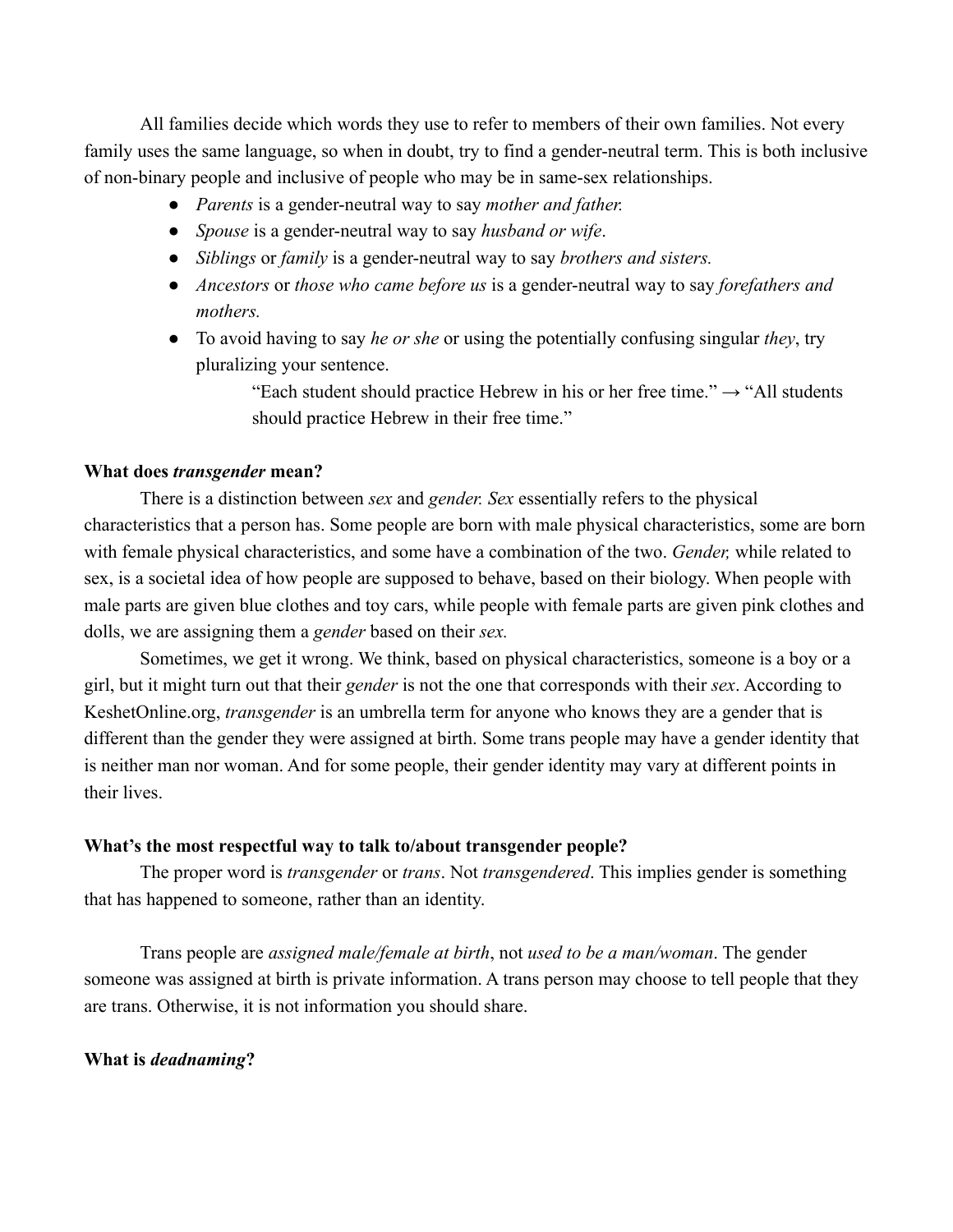When transgender people come out, they sometimes choose new names that fit their identity. The name that they were given at birth is then referred to as their "deadname." Calling someone their deadname is called *deadnaming*, and it should be avoided. It's vital to refer to people by their chosen names. For many people, hearing their deadname is traumatic. It can bring up difficult times in their lives that possibly involve oppression and personal conflict. When you use someone's deadname, that invalidates their gender and indicates that you are not accepting who they are. When you use someone's chosen name, that's one way to tell them: "I'm listening to you when you tell me who you are, I accept you, and I love you."

It's understandable to have a hard time changing old habits by calling someone by a different name than you had previously. But the trauma induced by deadnaming is more significant.

The most important thing to remember when you're practicing using someone's new name and pronouns is to make a genuine effort. It takes repetition, and you may want to rehearse in private before you meet or talk to that person. It might sound a little silly, but repeating the new name out loud can make it easier to learn: "Rachel is coming to Shabbat dinner. She is bringing the kugel. Rachel is bringing her kugel to dinner. I will thank her for her delicious kugel. Rachel makes kugel with raisins."

#### **What do I do when I accidentally use the wrong pronouns/name?**

You might notice right away that you've deadnamed someone or used the wrong pronouns. If you do, simply correct yourself by saying the correct name/pronoun, and move on with what you were saying. If you do not notice, someone might correct you. The best way to handle being corrected is to say a quick "thank you," use the correct pronoun/name, and move on. Don't make the conversation about you or put the trans person in the position of forgiving/accommodating you.

For example, the conversation might look like this:

"When Aaron lost his first tooth-"

"Her name is Sarah."

"Thank you. When Sarah lost her first tooth..."

#### **How do I use the correct pronouns?**

Some members of the LGBTQ community prefer one (or two) pronoun(s) over another, based on how they identify. If you don't know someone's preferred pronouns, simply ask. It is now customary to insert preferred pronouns in signatures and in other identification.

Some people even use a combination of pronouns, including *she/they* or *he/they*. Some people's pronouns are *they/them*. Please see Merriam-Webster for a complete explanation of [how to use the](https://www.merriam-webster.com/words-at-play/singular-nonbinary-they)  [singular](https://www.merriam-webster.com/words-at-play/singular-nonbinary-they) *[they](https://www.merriam-webster.com/words-at-play/singular-nonbinary-they)*.